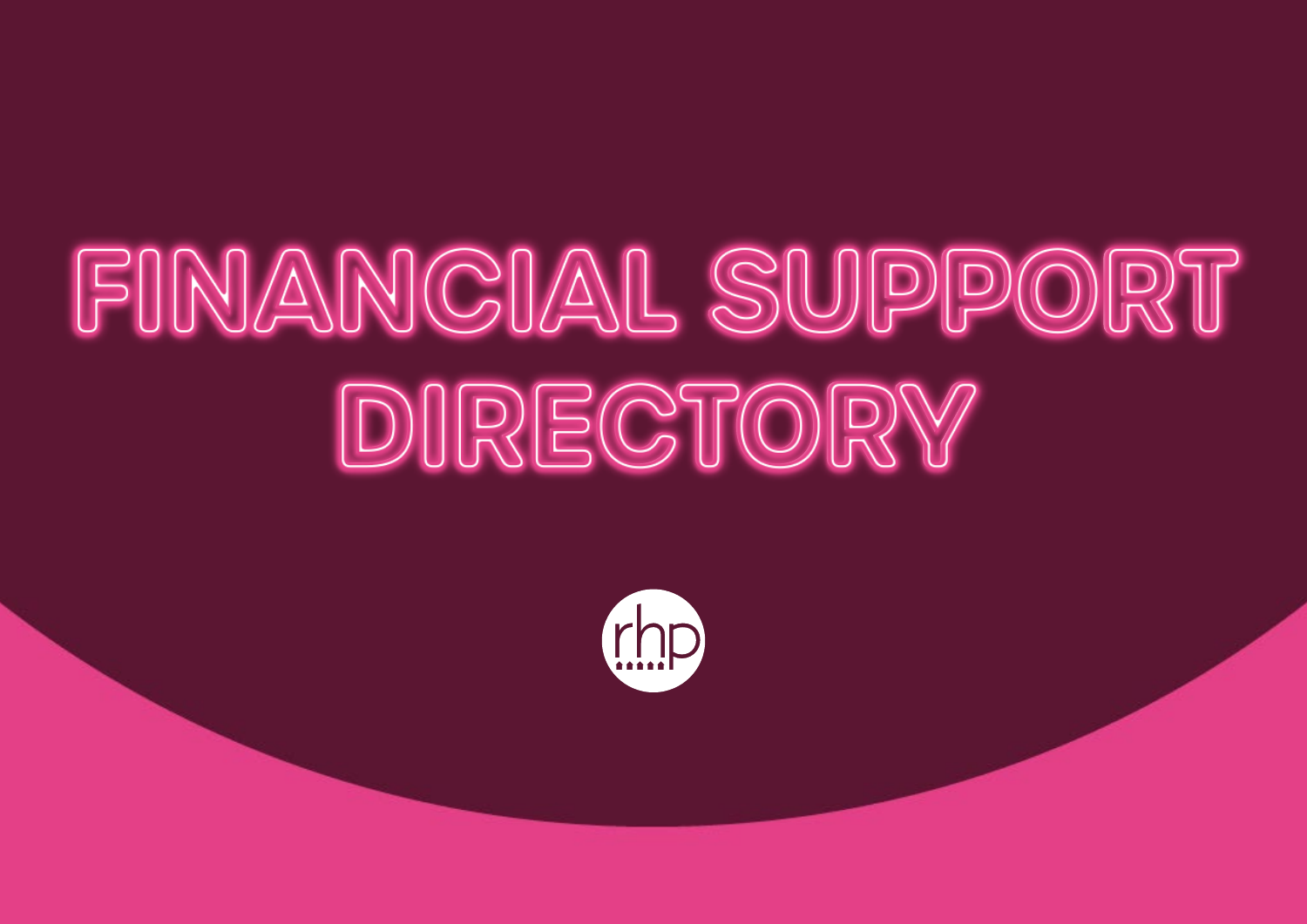#### Financial Support Directory

At RHP, we understand there are times when you may need a little extra financial support. We hope this directory will make it easier for you to get support quickly and easily when you need it most.

Website links will give you access to the most accurate information. They'll take you directly to the page you need and give you a full explanation of the support, who's eligible and how to apply.

Types of support can vary, depending on where you live.

Please let us know if there's anything else we can add to this directory to make it even more useful.

#### Further information

#### Managing your tenancy

It's important that you understand your tenancy agreement. If there's anything you are unsure of, please contact a member of the rents or housing team. Visit **[www.rhp.org.uk](http://www.rhp.org.uk)** or call 0800 032 2433.

#### Paying your rent

Your rent must be kept up to date, in line with your tenancy agreement.

You can pay your rent by Direct Debit, Standing Order, through your RHP online account or bank transfer – our bank details are below. If you receive Universal Credit or Housing Benefit and need help managing your finances, we can have this paid to us directly. Email: **[customer.services@rhp.org.uk](mailto:customer.services@rhp.org.uk)** Subject: UC/HB Direct Rent payments.

#### RHP Bank details – Lloyds Bank

**Account Name:** RHP Rent Income

**Account No:** 10864160

**Sort Code:** 30-80-12

#### Banking & Savings

As more people change over to Universal Credit, there are three things that need to be in place:

An email address

A mobile phone number

A bank account: Post Office card accounts are being phased out. This link will help you find a bank account that's right for you: **<https://www.thinkmoney.co.uk/campaign/basic-bank-accounts>**

#### What are Credit Unions?

Credit Unions will help you with a multitude of financial needs. This link will help you understand them and choose the one that suits you. **<https://www.findyourcreditunion.co.uk/about-credit-unions/>**

#### Credit Unions

Find the ones which are local to your area. **<https://www.findyourcreditunion.co.uk/>**

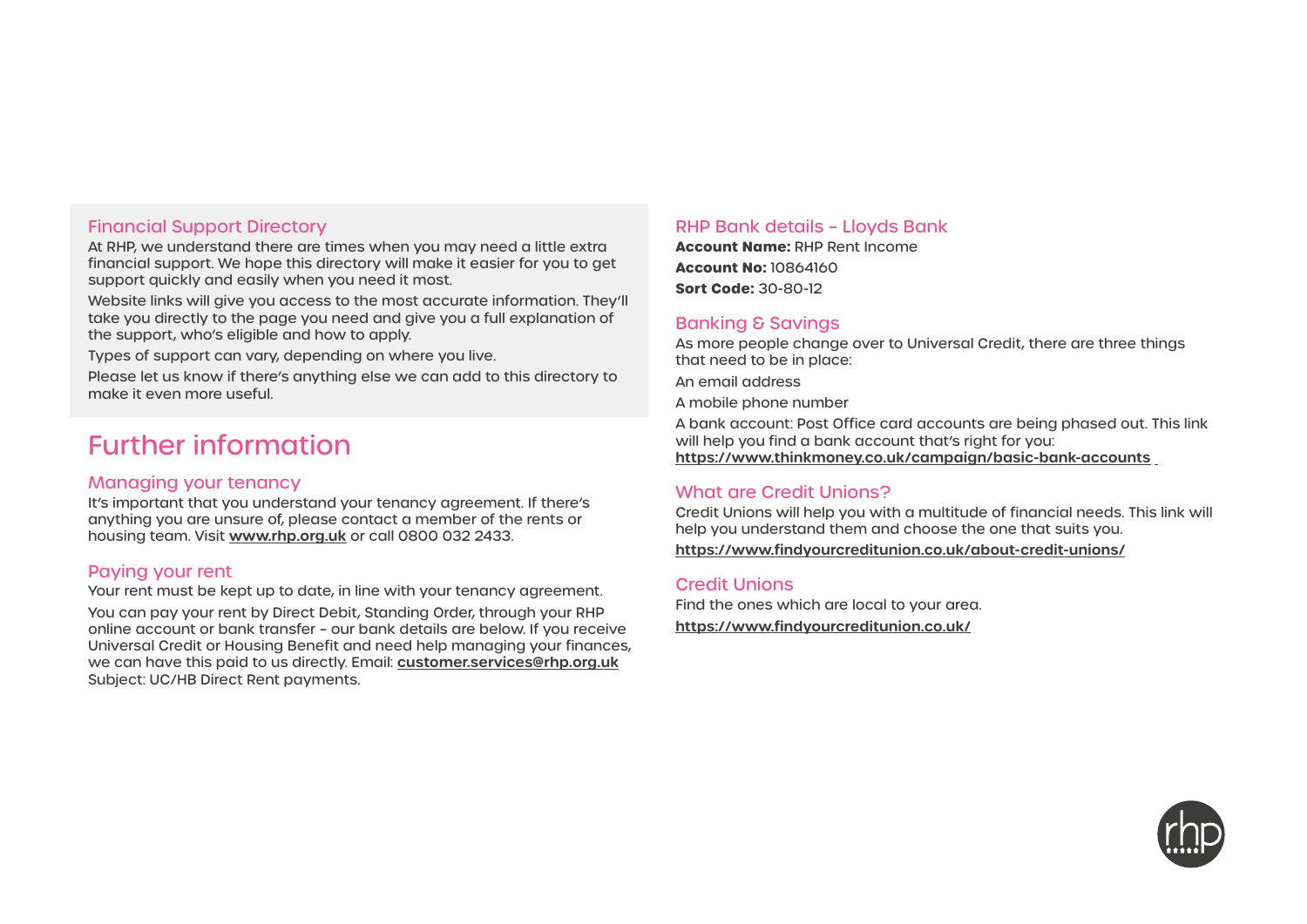### London Borough of

# RICHMOND UPON **THAMES**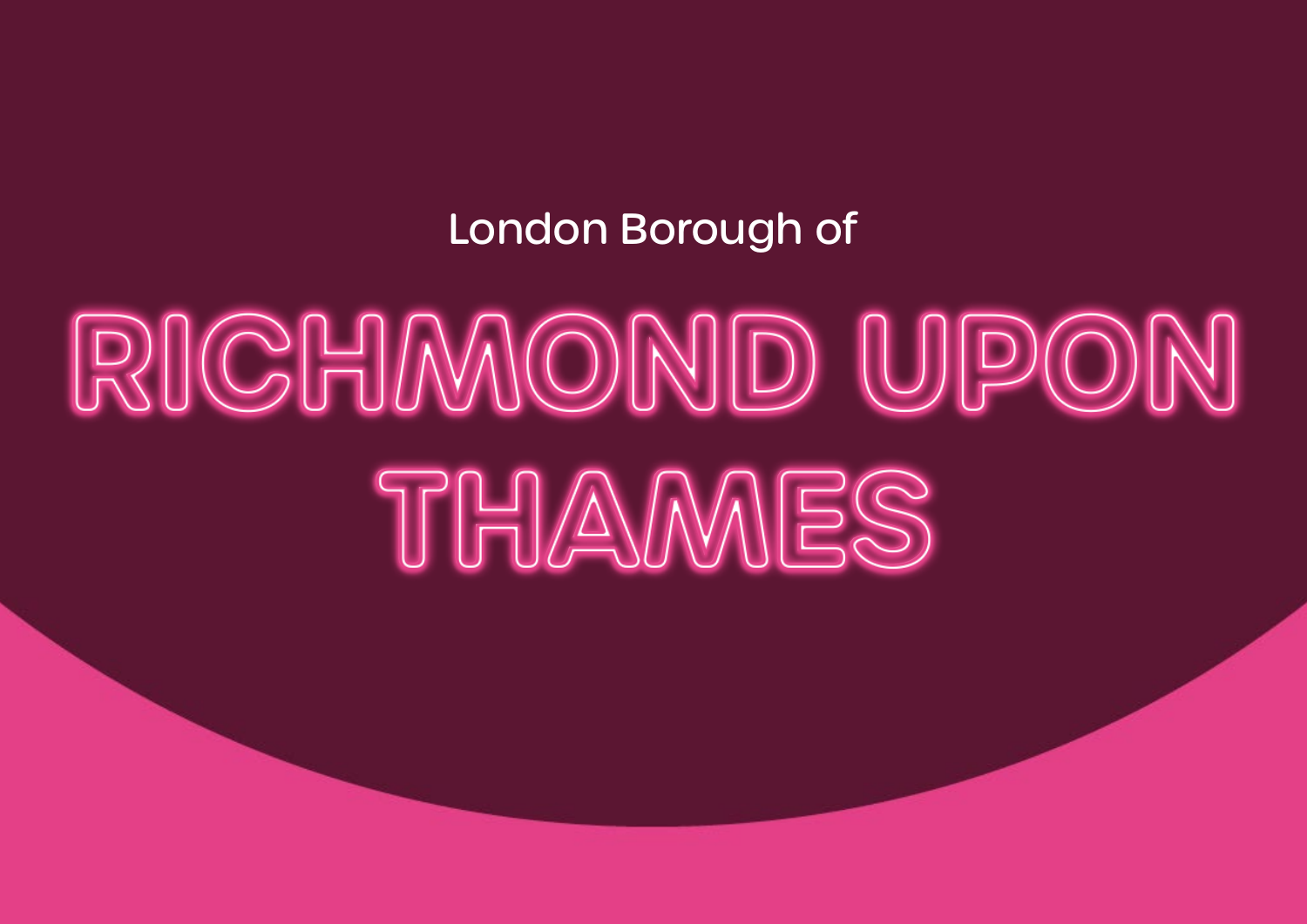#### Discretionary Housing Payments (DHP)

**[https://www.richmond.gov.uk/services/housing/help\\_with\\_paying\\_](https://www.richmond.gov.uk/services/housing/help_with_paying_your_rent_and_council_tax/housing_benefit/discretionary_housing_payments) [your\\_rent\\_and\\_council\\_tax/housing\\_benefit/discretionary\\_housing\\_](https://www.richmond.gov.uk/services/housing/help_with_paying_your_rent_and_council_tax/housing_benefit/discretionary_housing_payments) [payments](https://www.richmond.gov.uk/services/housing/help_with_paying_your_rent_and_council_tax/housing_benefit/discretionary_housing_payments)**

#### Housing Benefits (HB)

**[https://www.richmond.gov.uk/services/housing/help\\_with\\_paying\\_](https://www.richmond.gov.uk/services/housing/help_with_paying_your_rent_and_council_tax/make_a_benefit_claim)** vour rent and council tax/make a benefit claim

#### Council Tax/ Council Tax reduction (CTR)

**[https://www.richmond.gov.uk/services/council\\_tax](https://www.richmond.gov.uk/services/council_tax)**

#### Sponsored moves

**[https://www.richmond.gov.uk/services/housing/look\\_for\\_a\\_home/](https://www.richmond.gov.uk/services/housing/look_for_a_home/social_housing/moving_or_downsizing) [social\\_housing/moving\\_or\\_downsizing](https://www.richmond.gov.uk/services/housing/look_for_a_home/social_housing/moving_or_downsizing)**

#### Homeless Prevention

**[https://www.richmond.gov.uk/services/housing/homelessness/](https://www.richmond.gov.uk/services/housing/homelessness/preventing_homelessness) [preventing\\_homelessness](https://www.richmond.gov.uk/services/housing/homelessness/preventing_homelessness)**

#### COVID-19 Hardship Fund

Customers can self-nominate or go through a referral agency **[www.richmond.gov.uk/richmond\\_covid\\_19\\_hardship\\_fund](http://www.richmond.gov.uk/richmond_covid_19_hardship_fund)**

#### Local Assistance Crisis Loans/Budgeting Loans

**[https://www.richmond.gov.uk/services/housing/housing\\_grants/apply\\_](https://www.richmond.gov.uk/services/housing/housing_grants/apply_for_a_local_assistance_scheme_grant) [for\\_a\\_local\\_assistance\\_scheme\\_grant](https://www.richmond.gov.uk/services/housing/housing_grants/apply_for_a_local_assistance_scheme_grant)**

#### SPEAR

Support for those who are vulnerable. Resettling after incarceration; prison, long term hospital, hostel, homelessness, or addiction.

Debt management

Welfare Benefits Advice

**[www.spearlondon.org/our-services/tenancy-support-resettlement](http://www.spearlondon.org/our-services/tenancy-support-resettlement)**

#### Barnes workhouse

Referral through agency (RHP TSO team) criteria fairly strict **[www.thebarnesfund.org.uk/the-barnes-fund](http://www.thebarnesfund.org.uk/the-barnes-fund)**

#### Richmond Parish lands

Various financial support available, through grants **[www.rplc.org.uk/grant-making](http://www.rplc.org.uk/grant-making)**

#### Citizens Advice Richmond

Free confidential advice and support for everyone. Debt management Welfare Benefit advice Budgeting/Budgeting calculator Coronavirus money worries Employment advice **<https://www.citizensadvicerichmond.org/>**

#### Richmond Aid

Free confidential advice and support. **Specialising in support for those with physical and mental health disabilities.** Debt management Welfare Benefit advice Support with benefit backdating, reconsiderations, and appeals Budgeting Employment advice **[www.richmondaid.org.uk](http://www.richmondaid.org.uk)**

#### Hampton Fund

Support individuals and families on low income with a grant to help with the costs of gas and electricity; and voluntary sector organisations to provide services and activities for people in need. **[www.hamptonfund.co.uk](http://www.hamptonfund.co.uk)**

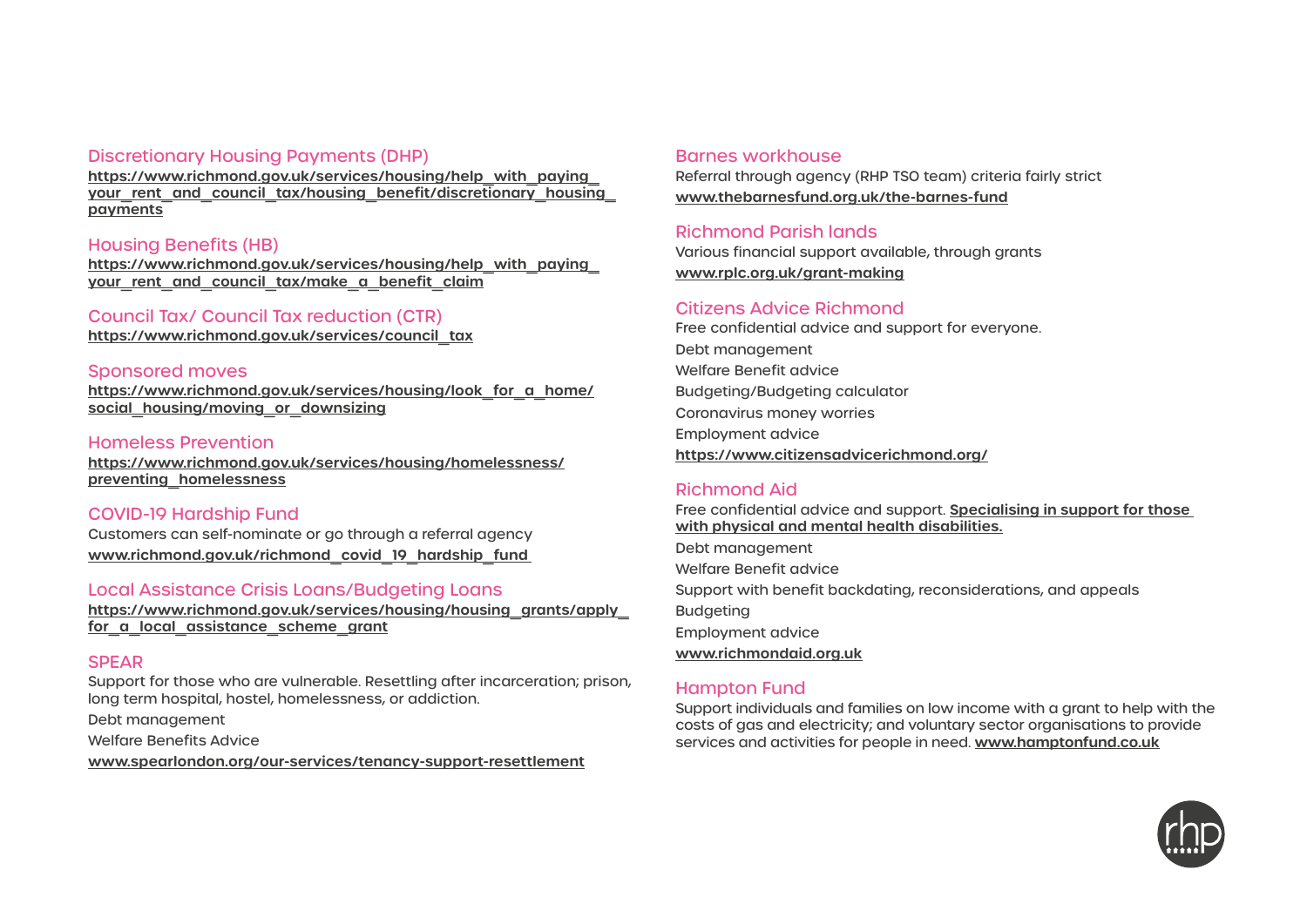### London Borough of

# **HOUNSLOW**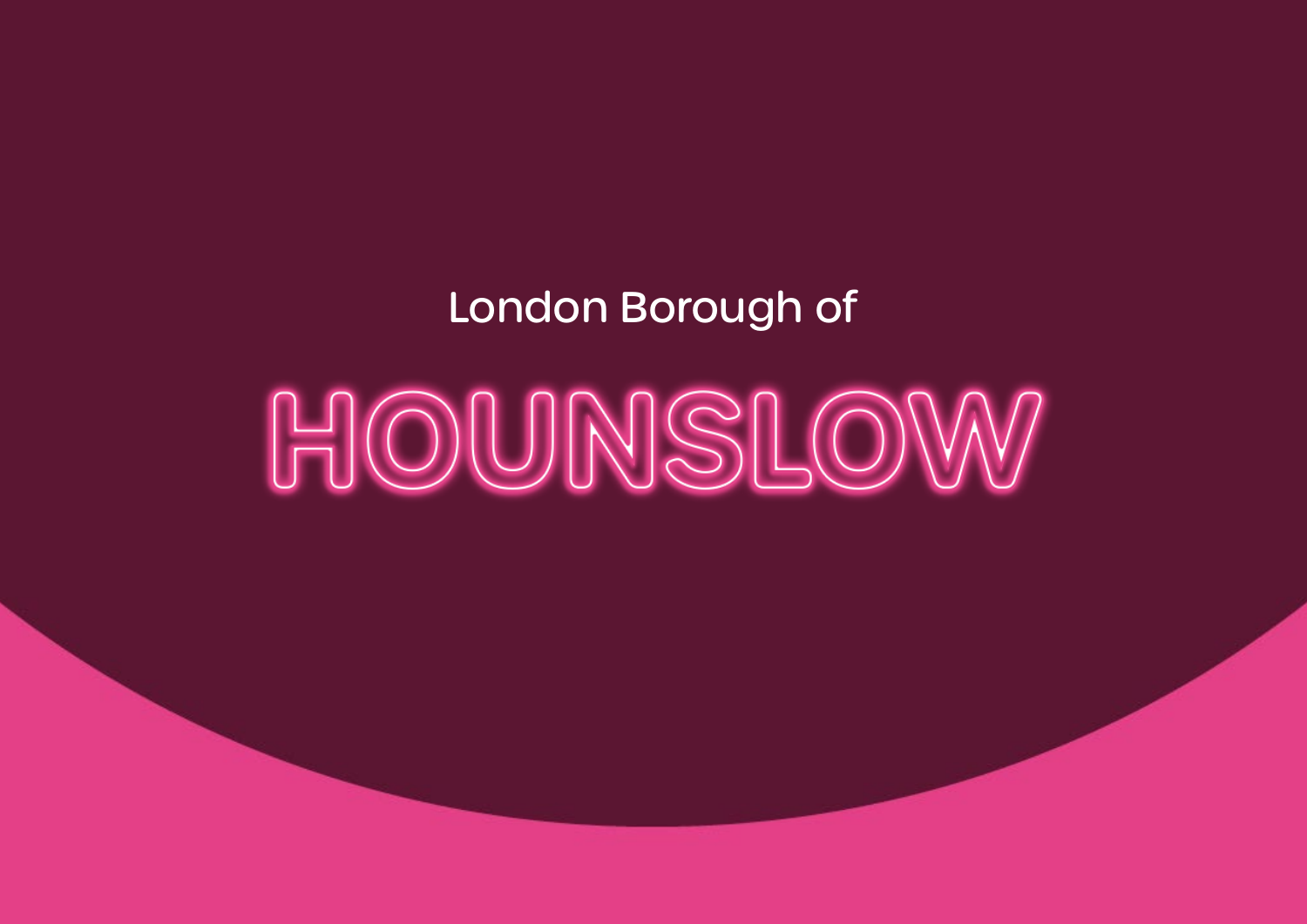#### Discretionary Housing Payments (DHP)

**[https://www.hounslow.gov.uk/info/20072/housing\\_benefit/1251/](https://www.hounslow.gov.uk/info/20072/housing_benefit/1251/discretionary_housing_payments) [discretionary\\_housing\\_payments](https://www.hounslow.gov.uk/info/20072/housing_benefit/1251/discretionary_housing_payments)**

#### Housing Benefits (HB)

**[https://www.hounslow.gov.uk/info/20072/housing\\_benefit/1247/](https://www.hounslow.gov.uk/info/20072/housing_benefit/1247/housing_benefitc) [housing\\_benefit](https://www.hounslow.gov.uk/info/20072/housing_benefit/1247/housing_benefitc)**

Check your eligibility for Housing Benefit or other benefits **<https://hounslow.entitledto.co.uk/home/start>**

#### Council Tax/ Council Tax reduction (CTR)

Contact details - **020 8583 4242 <https://www.hounslow.gov.uk/info/20058/benefits>**

#### Homeless Prevention

**[https://www.hounslow.gov.uk/info/20004/community\\_and\\_living/2052/](https://www.hounslow.gov.uk/info/20004/community_and_living/2052/homelessness_lets_stop_it) [homelessness\\_lets\\_stop\\_it](https://www.hounslow.gov.uk/info/20004/community_and_living/2052/homelessness_lets_stop_it)** or email **[stopitbeforeitstarts@hounslow.gov.uk](mailto:stopitbeforeitstarts%40hounslow.gov.uk?subject=)**

#### Local Assistance Crisis Loans/Budgeting Loans

**[https://www.hounslow.gov.uk/info/20058/benefits/1493/discretionary\\_](https://www.hounslow.gov.uk/info/20058/benefits/1493/discretionary_local_crisis_payments) [local\\_crisis\\_payments](https://www.hounslow.gov.uk/info/20058/benefits/1493/discretionary_local_crisis_payments)**

If you have any problems accessing it, you can have support via **[helpinghand@hounslow.gov.uk](mailto:helpinghand@hounslow.gov.uk)**

Drug and alcohol advice, treatment, and recovery support

Support for those who are vulnerable. Resettling after incarceration; prison, long term hospital, hostel, homelessness, or addiction.

Debt management

#### Welfare Benefits Advice

**[https://www.hounslow.gov.uk/info/20049/health\\_and\\_well\\_being/1922/](https://www.hounslow.gov.uk/info/20049/health_and_well_being/1922/drug_and_alcohol_advice_treatment_and_recovery_support) [drug\\_and\\_alcohol\\_advice\\_treatment\\_and\\_recovery\\_support](https://www.hounslow.gov.uk/info/20049/health_and_well_being/1922/drug_and_alcohol_advice_treatment_and_recovery_support)**

#### Hounslow Furniture Project

Carnegie Hall Northcote Avenue Isleworth TW7 7JQ Telephone: **020 88924916** (general enquiries) Mon – Fri 8.30am-4.30pm, Sat 10am – 4pm

#### Autonomy

Autonomy is an online portal, provided by the London Borough of Hounslow that enables you to complete a Needs Assessment, Carer's Needs Assessment and (if you choose) a Financial Assessment.

**<https://hounslowautonomy.syhapp.com/web/portal/pages/home>**

#### Isleworth and Hounslow Charity Ltd

The Isleworth & Hounslow Charity Ltd distributes one-off grants of up to £300 to individuals residing in the London Borough of Hounslow and £3,000 to the work of organisations in the Borough.

Telephone: **020 8569 9200**

#### Hounslow Community Food Box

Brickfield Community Centre, Brickfield Close, Brentford TW8 8JN

A volunteer run registered charity (1170666) which provides emergency food and support and advice to those who are in need and live in the London Borough of Hounslow.

**[info@hounslowfoodbox.org.uk](mailto:info@hounslowfoodbox.org.uk)**

#### Foodbanks

**[https://fsd.hounslow.gov.uk/kb5/hounslow/fsd/service.](https://fsd.hounslow.gov.uk/kb5/hounslow/fsd/service.page?id=2lcDAbSWacE) [page?id=2lcDAbSWacE](https://fsd.hounslow.gov.uk/kb5/hounslow/fsd/service.page?id=2lcDAbSWacE)**

#### Citizens Advice

Free confidential advice and support for everyone. Debt management Welfare Benefit advice Budgeting/Budgeting calculator Coronavirus money worries Employment advice **<https://hounslowcabs.org.uk/about-us/contact-us/>**

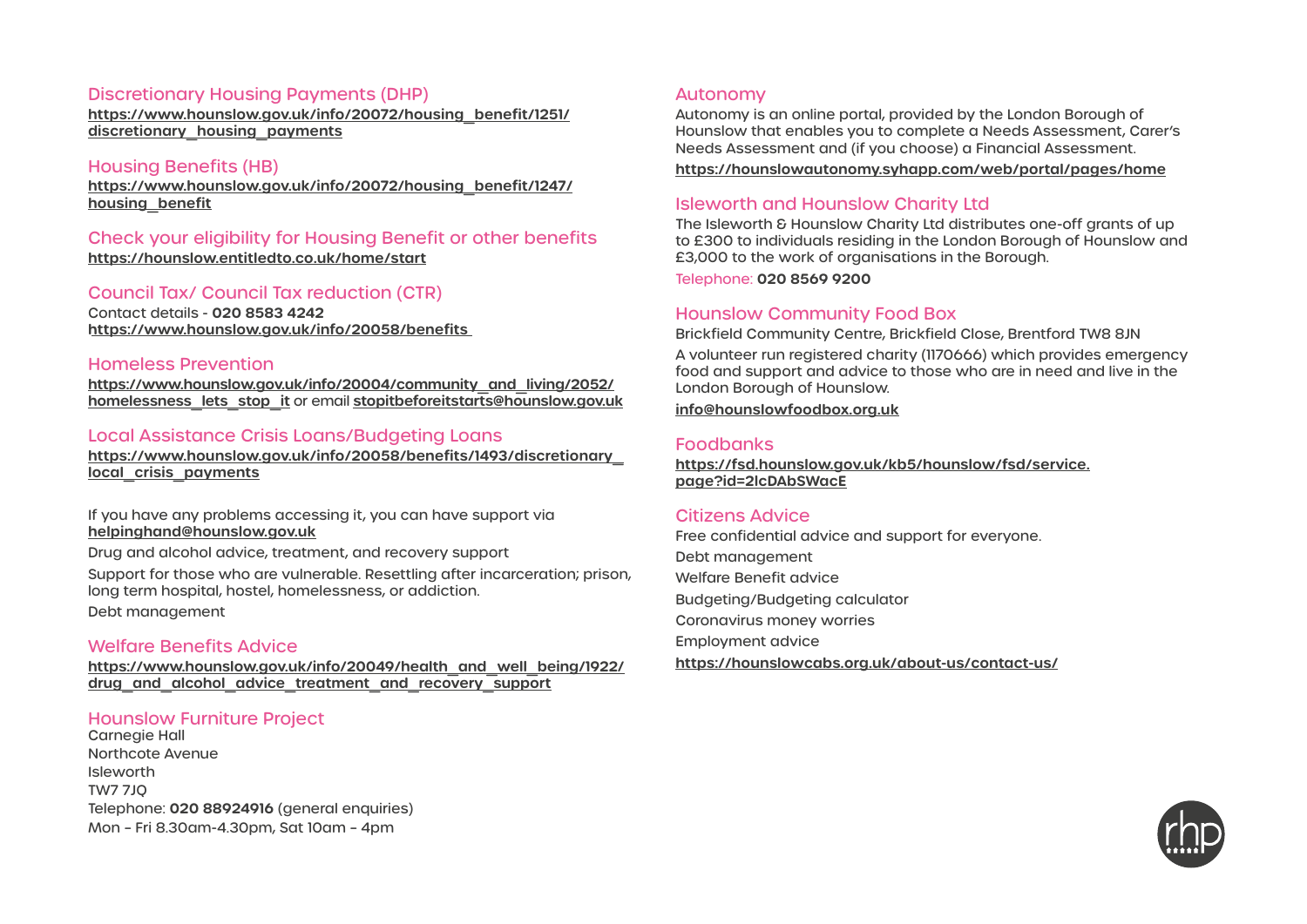### Royal Borough of

# **KINGSTON UPON THAMES**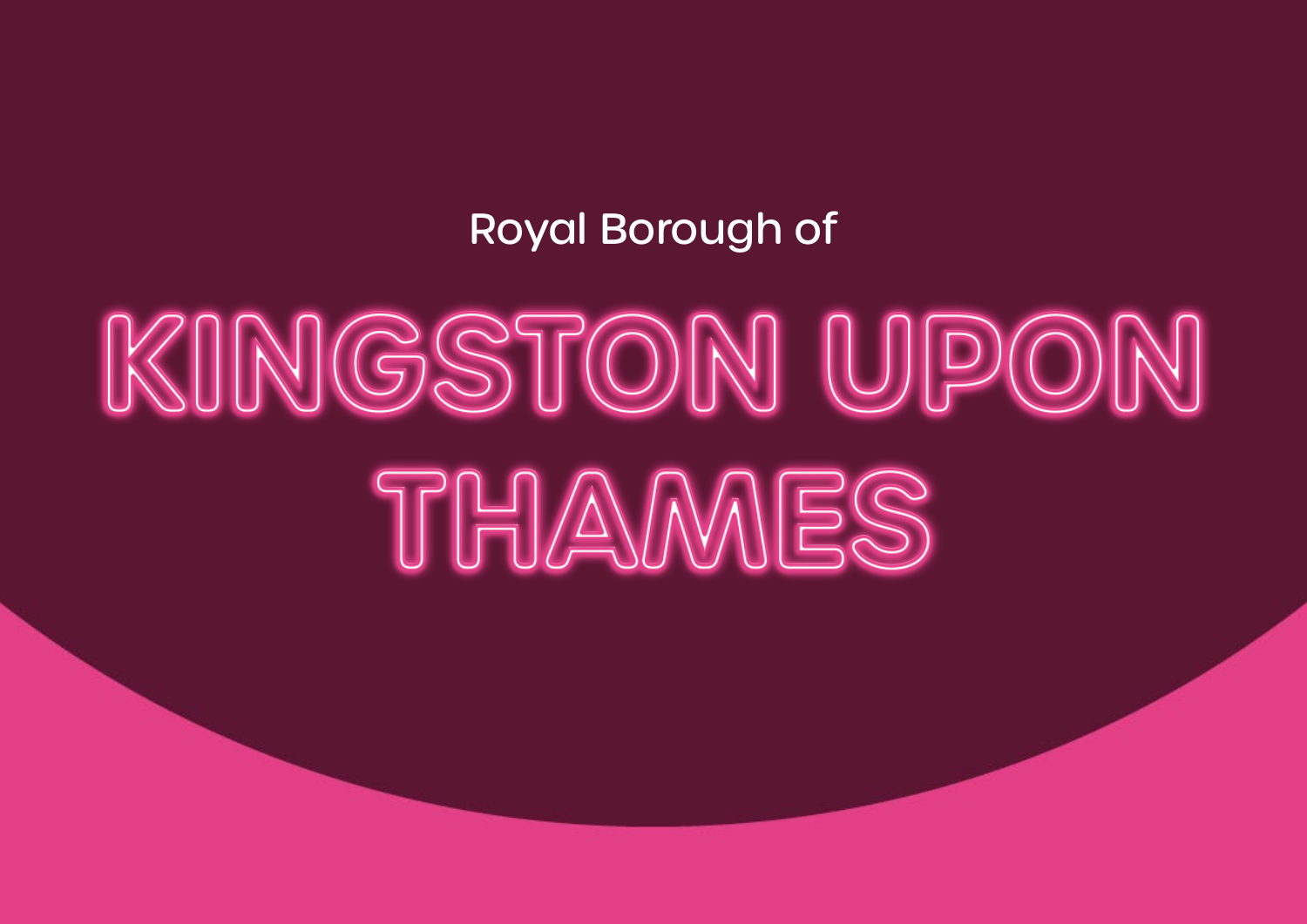#### Contact details:

**0208 547 5001** (Housing Benefits and Council Tax) **0208 547 5003** (Housing)

#### Address:

PO Box 1550 Kingston upon Thames **KT1 97B** 

#### Discretionary Housing Payments (DHP)

**[https://www.kingston.gov.uk/benefits-5/can-apply-discretionary](https://www.kingston.gov.uk/benefits-5/can-apply-discretionary-housing-payments/1)[housing-payments/1](https://www.kingston.gov.uk/benefits-5/can-apply-discretionary-housing-payments/1)**

#### Housing Benefits (HB)

**[https://www.kingston.gov.uk/benefits-5/](https://www.kingston.gov.uk/benefits-5/applying/2?documentId=58&categoryId=20090) [applying/2?documentId=58&categoryId=20090](https://www.kingston.gov.uk/benefits-5/applying/2?documentId=58&categoryId=20090)** Email: **[housing@kingston.gov.uk](mailto:housing@kingston.gov.uk)** – Housing enquiry

#### Council Tax/ Council Tax reduction (CTR)

**[https://www.kingston.gov.uk/benefits-5/applying-council-tax](https://www.kingston.gov.uk/benefits-5/applying-council-tax-reduction/1)[reduction/1](https://www.kingston.gov.uk/benefits-5/applying-council-tax-reduction/1)** Email: **[benefits@kingston.gov.uk](mailto:benefits@kingston.gov.uk)** – Housing Benefit and Council Tax enquiry

#### Benefit advice and support

**[https://www.kingston.gov.uk/benefits-5/benefits-advice-support/4?doc](https://www.kingston.gov.uk/benefits-5/benefits-advice-support/4?documentId=617&categoryId=20090) [umentId=617&categoryId=20090](https://www.kingston.gov.uk/benefits-5/benefits-advice-support/4?documentId=617&categoryId=20090)**

#### Sponsored moves

**[https://www.kingston.gov.uk/housing-options-advice/options-moving/2](https://www.kingston.gov.uk/housing-options-advice/options-moving/2?documentId=291&categoryId=20195) [?documentId=291&categoryId=20195](https://www.kingston.gov.uk/housing-options-advice/options-moving/2?documentId=291&categoryId=20195)**

#### Homeless Prevention

Emergency temporary accommodation **[https://www.kingston.gov.uk/housing-options-advice/emergency](https://www.kingston.gov.uk/housing-options-advice/emergency-temporary-accommodation?documentId=701&categoryId=20195)[temporary-accommodation?documentId=701&categoryId=20195](https://www.kingston.gov.uk/housing-options-advice/emergency-temporary-accommodation?documentId=701&categoryId=20195)**

#### Housing Advice

**[https://www.kingston.gov.uk/housing-options-advice/housing](https://www.kingston.gov.uk/housing-options-advice/housing-advice?documentId=297&categoryId=20195)[advice?documentId=297&categoryId=20195](https://www.kingston.gov.uk/housing-options-advice/housing-advice?documentId=297&categoryId=20195)**

#### Local Assistance Crisis Loans/Budgeting Loans

Warmer Homes for London – You could receive up to a £4,000 grant. Energy improvement works

#### Disabled facilities grant

You must apply online: **[https://www.kingston.gov.uk/housing-property/](https://www.kingston.gov.uk/housing-property/grants-standard-rules-conditions/1) [grants-standard-rules-conditions/1](https://www.kingston.gov.uk/housing-property/grants-standard-rules-conditions/1)**

#### Citizens Advice

Free confidential advice and support for everyone. Debt management Welfare Benefit advice Budgeting/Budgeting calculator Coronavirus money worries Employment advice **<https://www.citizensadvicekingston.org.uk/>** Telephone: **020 31660953**

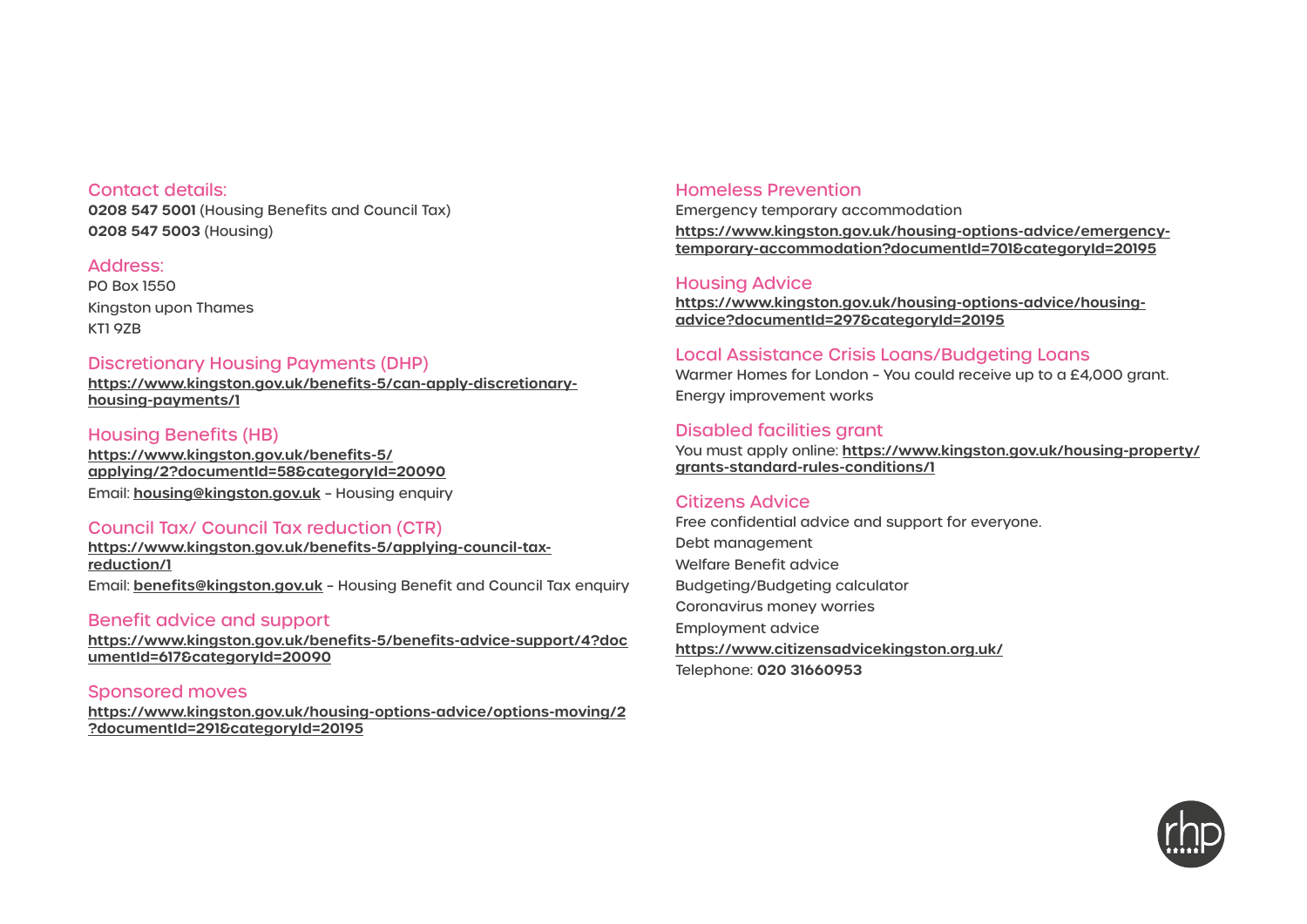### London Borough of

# **HILLINGDON**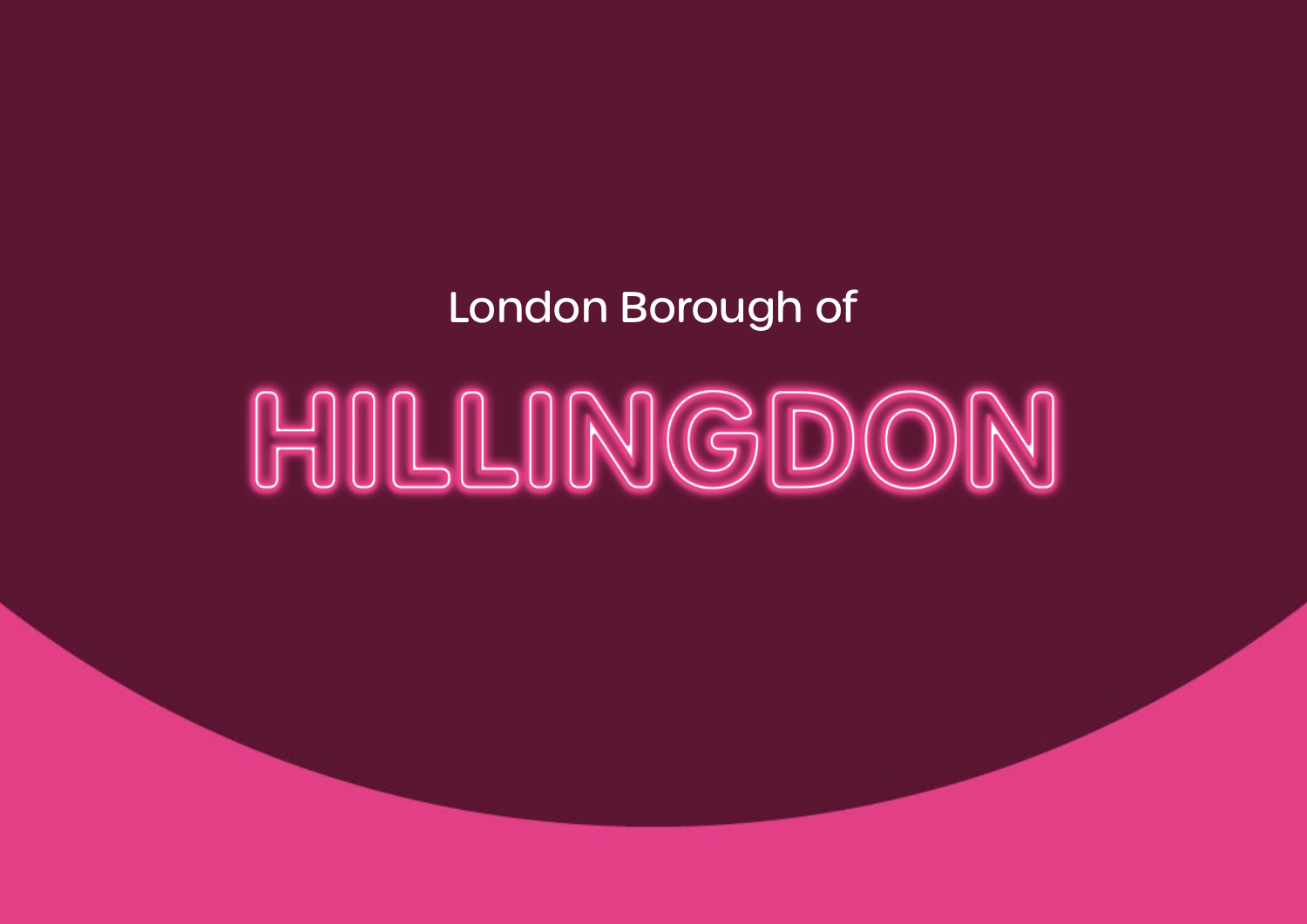Council tax and housing benefits number - **0300 123 1384 <https://www.hillingdon.gov.uk/>**

Discretionary Housing Payments (DHP) **[https://www.hillingdon.gov.uk/discretionary\\_housing\\_payment](https://www.hillingdon.gov.uk/discretionary_housing_payment)**

Check your eligibility for Housing Benefit or other benefits **<https://hillingdon.entitledto.co.uk/home/start>**

#### Apply for Housing Benefits (HB) and Council Tax/ Council Tax reduction (CTR)

**[https://www.hillingdon.gov.uk/article/2402/Apply-for-housing-benefit](https://www.hillingdon.gov.uk/article/2402/Apply-for-housing-benefit-and-council-tax-reduction)[and-council-tax-reduction](https://www.hillingdon.gov.uk/article/2402/Apply-for-housing-benefit-and-council-tax-reduction)**

COVID -19 individual support **<https://hillingdon.gov.uk/individual-financial-support>**

Sponsored moves **[homelessprevention@hillingdon.gov.uk](mailto:homelessprevention@hillingdon.gov.uk)**

Homeless Prevention **<https://www.hillingdon.gov.uk/article/2153/At-risk-of-being-homeless>**

Hillingdon Social Care Direct (Adults and Children) Contact Number: **01895 556633**

Local Assistance Crisis Loans/Budgeting Loans **[https://www.hillingdon.gov.uk/article/4733/Council-Tax-Discretionary-](https://www.hillingdon.gov.uk/article/4733/Council-Tax-Discretionary-Hardship-Fund)[Hardship-Fund](https://www.hillingdon.gov.uk/article/4733/Council-Tax-Discretionary-Hardship-Fund)**

Universal Credit **[https://www.hillingdon.gov.uk/article/2424/What-is-Universal-Credit](https://www.hillingdon.gov.uk/article/2424/What-is-Universal-Credit )**

#### Hillingdon Foodbank

If you can't afford food, you can contact directly. You'll confidentially talk to a trained Citizens Advice agent and, if needed, they'll issue you with a food bank voucher.

Open Monday to Friday, 10am to 4pm.

Telephone: **0808 2082138** 

For all enquiries: **01895 252224** 

**<https://hillingdon.foodbank.org.uk/>**

#### ARCH

Support for those who are vulnerable. Resettling after incarceration; prison, long term hospital, hostel, homelessness, or addiction.

Debt management

Welfare Benefits Advice

**[https://www.hillingdon.gov.uk/article/2094/Residents-with-alcohol](https://www.hillingdon.gov.uk/article/2094/Residents-with-alcohol-problems-to-receive-additional-support)[problems-to-receive-additional-support](https://www.hillingdon.gov.uk/article/2094/Residents-with-alcohol-problems-to-receive-additional-support)**

**<https://www.hillingdon.gov.uk/article/3949/Substance-misuse>**

#### Citizens Advice Hillingdon

Free confidential advice and support for everyone. Debt management Welfare Benefit advice Budgeting/Budgeting calculator Coronavirus money worries Employment advice Contact Number: **0344 848 7903 <https://www.hillingdoncab.org.uk/contact-us/>**

For any other services and council enquiries, not listed above. Contact **01895 250 111** 

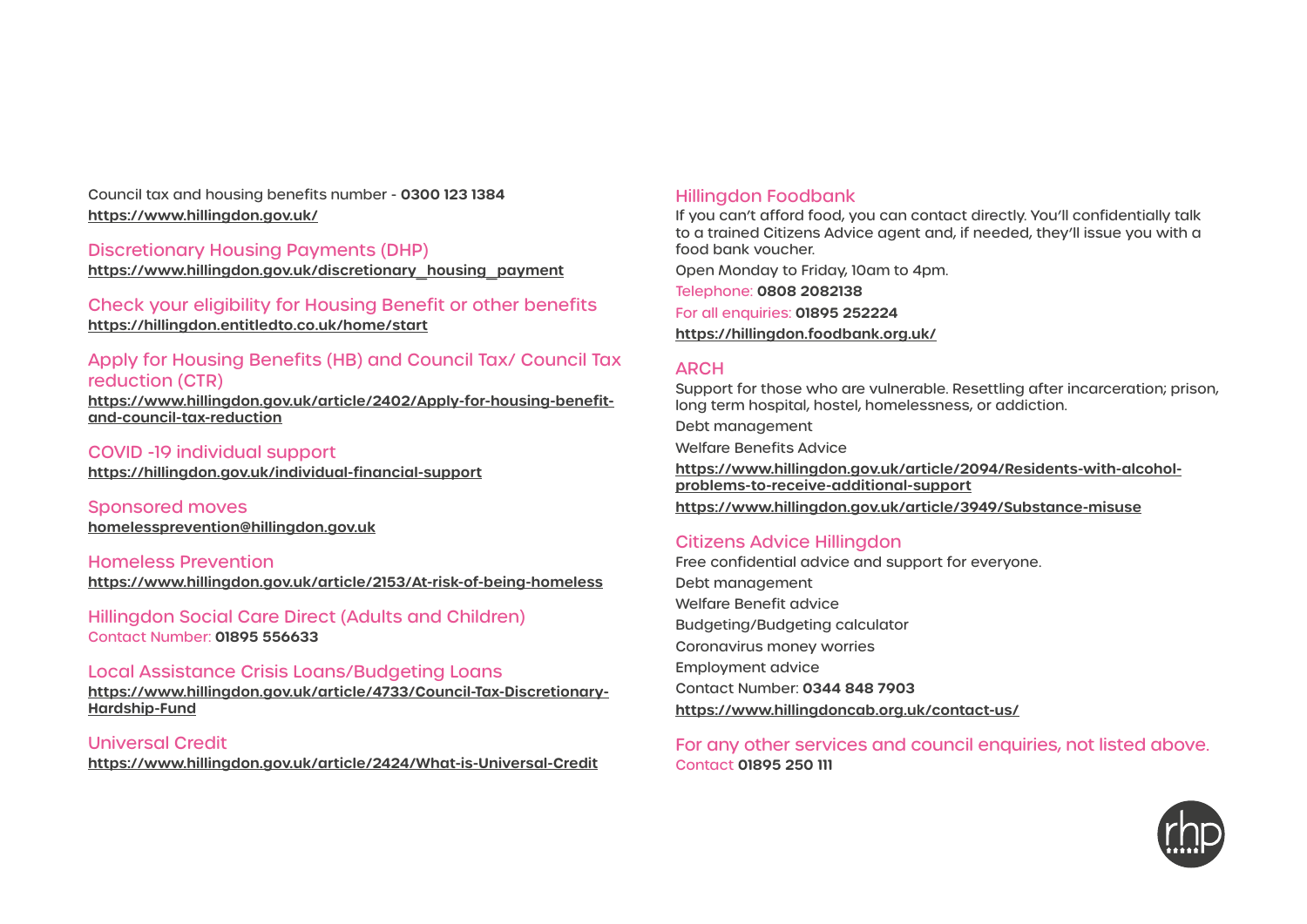Support available for

## **ALL BOROUGHS**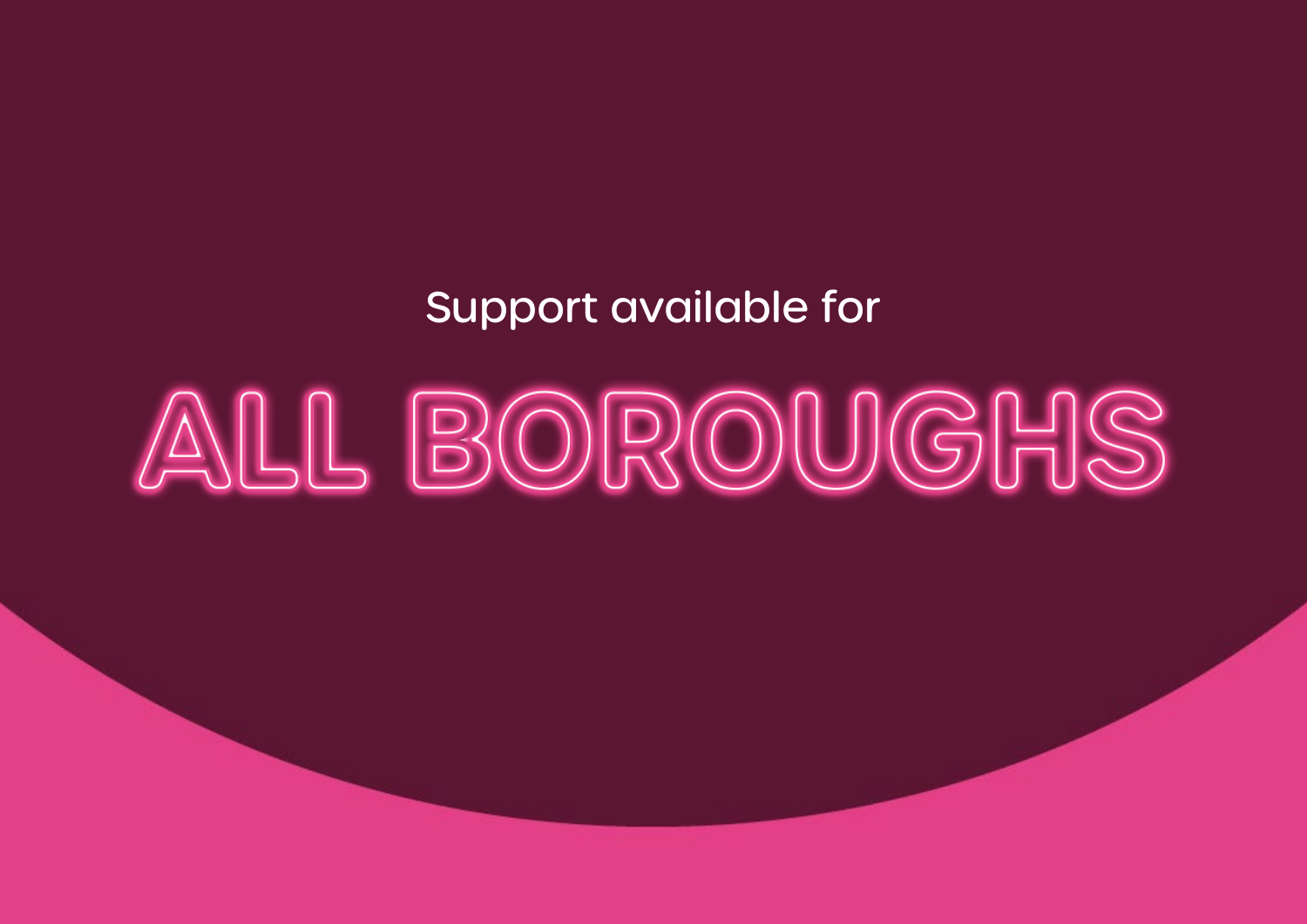#### DWP

Information available on all benefits available, criteria for claiming All welfare benefits Universal Credit rent direct payments Furlough Advance payments Foodbank vouchers **[www.gov.uk/browse/benefits](http://www.gov.uk/browse/benefits)**

#### Benefit and Budgeting Calculators

**<https://www.gov.uk/benefits-calculators>**

#### Food Aid

UK network for independent food aid providers **[www.foodaidnetwork.org.uk](http://www.foodaidnetwork.org.uk)**

#### Turn2us

A national charity providing practical help to people who are struggling financially. They can advise on: Benefits **Grants** Debt solutions: Debt Relief Orders (DROs) or Bankruptcy Fees Furlough Studying (aged 16+), Young Person (aged 16-18) For full information contact [Phone](https://www.google.com/search?rlz=1C1WPZC_enGB870GB871&q=turn2us+london+phone&ludocid=14236280375285152654&sa=X&ved=2ahUKEwjE_6jj19rwAhUFg_0HHZzuCS8Q6BMwEnoECB0QAg): **[0808 802 2000](https://www.google.com/search?gs_ssp=eJzj4tFP1zfMSLY0KTQzrzBgtFI1qDCxMDczSEtLTTQ1t0w2TkqxMqhINrU0NEuxNDYwTko2T7JI9eIvKS3KMyotVkjOSCzKLKkEALfWFQc&q=turn2us+charity&rlz=1C1WPZC_enGB870GB871&oq=turn2Us&aqs=chrome.4.0i433j0l3j46i175i199j0l4.11141j0j7&sourceid=chrome&ie=UTF-8)**  Website: **[www.turn2us.org.uk/About-Us/Contact-us](http://www.turn2us.org.uk/About-Us/Contact-us)**

#### Step Change debt charity

Provide the UK's most comprehensive debt service. Helping people with debt problems, take back control of their finances, and their lives. **[www.stepchange.org](http://www.stepchange.org)**

#### SPEAR

Support for those who are vulnerable. Resettling after incarceration; prison, long term hospital, hostel, homelessness, or addiction. Debt management Welfare Benefits Advice **[www.spearlondon.org/our-services/tenancy-support-resettlement](http://www.spearlondon.org/our-services/tenancy-support-resettlement)**